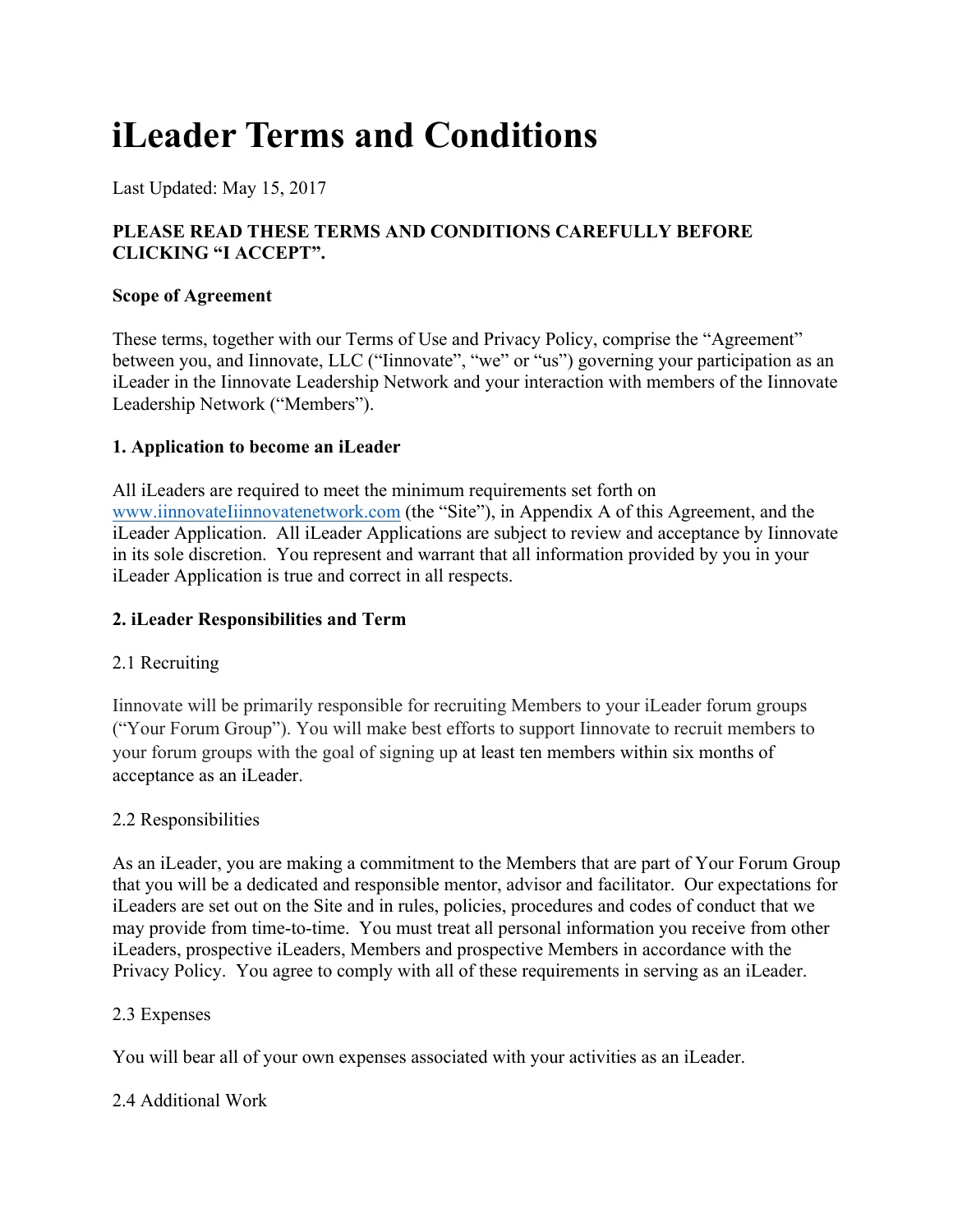As an iLeader you may perform additional work, such as coaching, facilitation, and business advisory work, for Members of Iinnovate and for clients referred to you by Iinnovate ("Additional Work"). You are not allowed to solicit Iinnovate Members for Additional Work. If a Member approaches you for Additional Work you will immediately tell Iinnovate, and assist Iinnovate with contracting for the Additional Work directly with the Member. All Additional Work you perform will be under a separate Consulting Agreement entered into between you and us.

## 2.5 Term and Termination

This Agreement (and your services) as an iLeader will continue until terminated by either you or us. We have the right to terminate this Agreement immediately upon written notice to you if we believe in our sole discretion that you are not meeting your obligations as an iLeader or have violated this Agreement or any of our rules, policies, procedures or codes of conduct. We also have the right to terminate this Agreement at any time in our sole discretion upon at least 30 days' prior written notice to you. You have the right to terminate this Agreement at any time upon at least 30 days' prior written notice to us. Transition of Your Forum Group to a new iLeader is critical so that Members are not adversely affected by any termination. Accordingly, you agree to assist us with identifying a replacement iLeader and transitioning Your Forum Group to the replacement iLeader.

## **3. Payments**

## 3.1 Initiation Fee

Upon acceptance as an iLeader, you will be invoiced for the Initiation Fee, if any, stated on the iLeader Application. Payment of the Initiation Fee is required before you will be provided with any training or allowed to participate in any iLeader or Member functions. The Initiation Fee will be refunded if you start Your Forum Group with at last ten Members within six months of applying to become an iLeader. The Initiation Fee is otherwise non-refundable.

## 3.2 Payments to You

## 3.2.1. Payments For Work as an iLeader

As compensation for your work as an iLeader, you will receive 50% of the Membership Fees paid to us by Members of Your Forum Group. We may change the percentage of Membership Fees you receive on at least 30 days' prior notice to you. We will pay you monthly based on the number of paid Members in Your Forum Group.

## 3.2.2. Payments For Additional Work

As compensation for Additional Work you perform as described in Section 2.4 above, you will receive 50% of the fees paid to us for the work, subject to the terms and conditions of the separate Consulting Agreement between you and us. We may change the percentage of fees you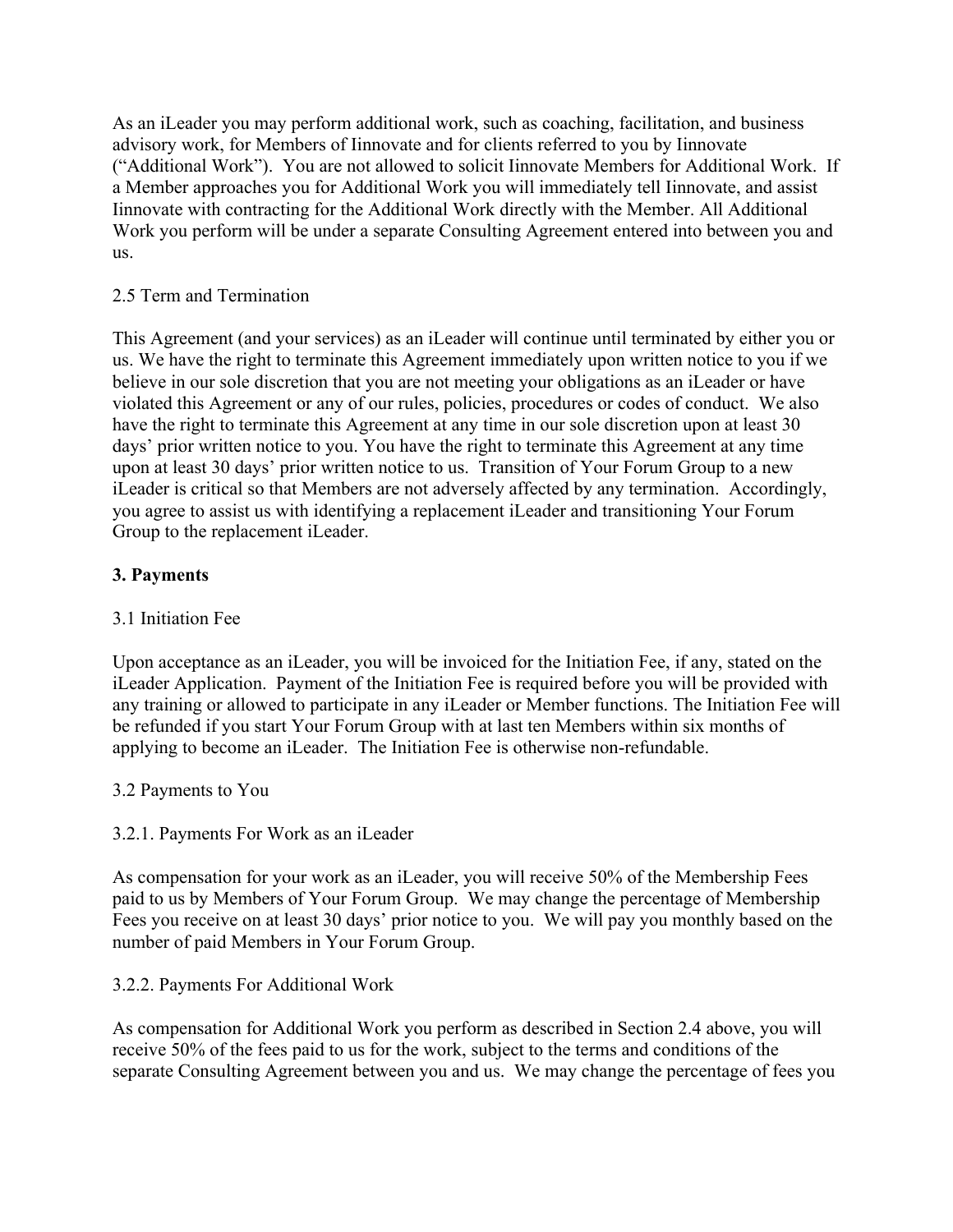receive for Additional Work on at least 30 days' prior notice to you. We will pay you within 30 days of our receipt of fees for the Additional Work.

## 3.3 Taxes

All payments hereunder are exclusive of any applicable sales, use or other similar tax, which will be payable by you.

## **4. Posting and Providing Information**

During forum group and individual Member sessions, and in interacting with us and the Site, you may have the ability to disclose, provide or post text, files, documents, attachments, suggestions, comments, ideas, feedback, notes, concepts, works, designs, or other information or materials (collectively, "User Content"). Please note that User Content will be seen and used by us, Members and other iLeaders, and we cannot guarantee that other users will not use or disclose the User Content. Therefore, if you have an any information or materials that you would like to keep confidential and/or don't want others to use, or that is subject to third party rights that may be infringed by your sharing it, do not disclose, provide or post it. IINNOVATE IS NOT RESPONSIBLE FOR THE MISUSE OR MISAPPROPRIATION OF ANY USER CONTENT YOU DISCLOSE, PROVIDE OR POST.

When you disclose, provide or post User Content, you are granting, or representing that the owner of such User Content has granted, a worldwide, royalty-free, perpetual, irrevocable, sublicensable, transferable, fully paid up, non-exclusive right under all copyrights, trademarks, patents, trade secrets, and other intellectual property and proprietary rights to use, copy, reproduce, modify, transmit, distribute, perform, analyze, remove and display such User Content (in whole or in part) and incorporate such User Content in other works in any form, media or technology. Excluding certain information contained in your iLeader profile, and subject only to restrictions in our Privacy Policy, all User Content will be treated as non-confidential and nonproprietary, and may be used or disseminated by us or our affiliates or Members for any purpose. You also acknowledge and agree that we are free to use any ideas, concepts, know-how, feedback, or techniques that you provide for any purpose without any compensation to you.

## **5. Iinnovate Content**

All documents and other materials that we provide to you (whether electronically or otherwise) will considered to be "Iinnovate Content" in accordance with the Terms of Use.

## **6. Disclaimers**

TO THE FULLEST EXTENT PERMISSIBLE PURSUANT TO APPLICABLE LAW, IINNOVATE AND ITS AFFILIATES AND AGENTS DISCLAIM ALL WARRANTIES OF ANY KIND, WHETHER EXPRESS OR IMPLIED, INCLUDING WITHOUT LIMITATION ANY WARRANTY OF MERCHANTABILITY, FITNESS FOR A PARTICULAR PURPOSE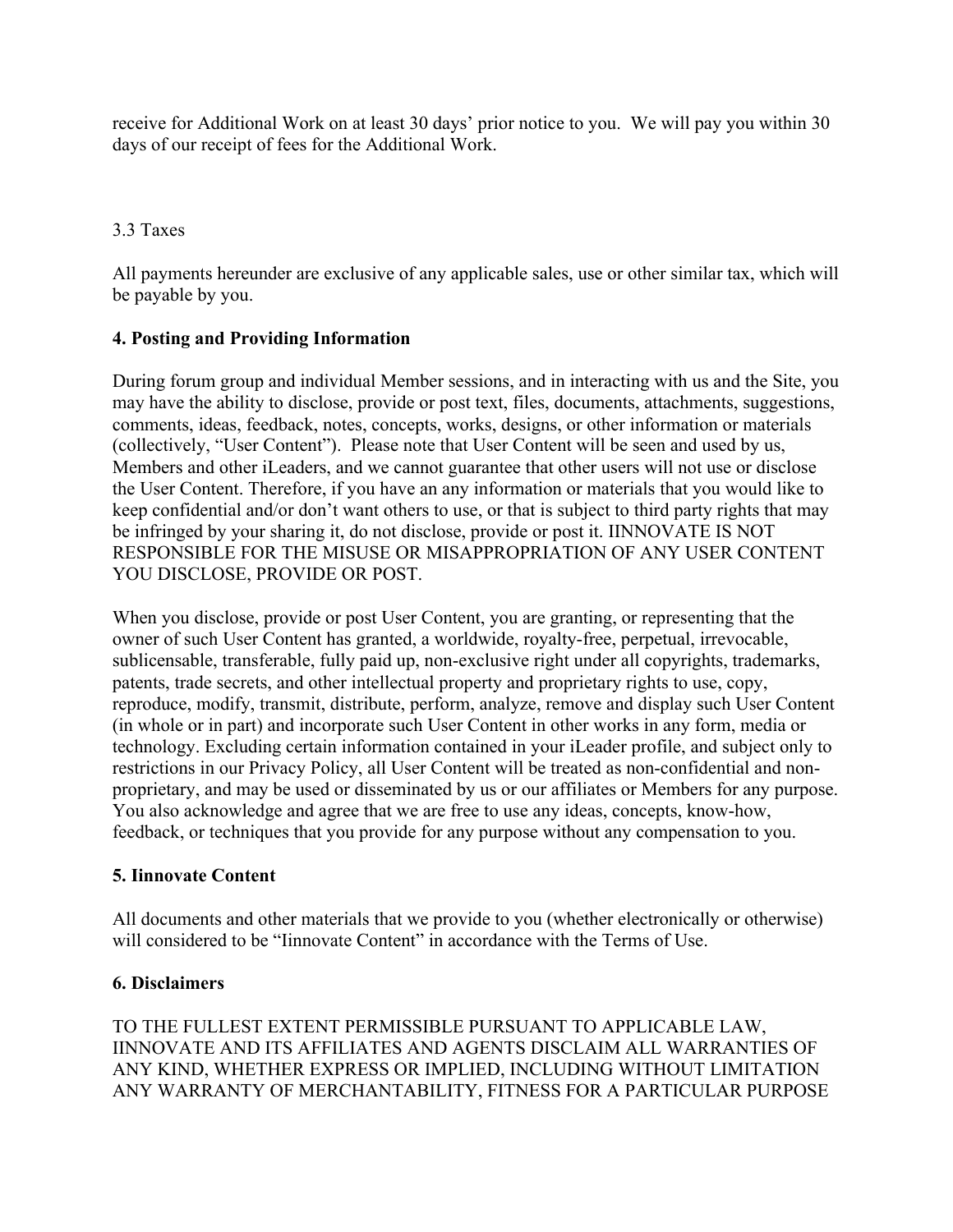OR NON-INFRINGEMENT REGARDING THE IINNOVATE NETWORK AND INFORMATION AND MATERIALS PROVIDED BY US OR OUR AFFILIATES OR AGENTS. EXCEPT AS OTHERWISE AGREED IN WRITING, IINNOVATE AND ITS AFFILIATES AND AGENTS ASSUME NO RESPONSIBILITY FOR AND MAKE NO WARRANTY OR REPRESENTATION AS TO THE ACCURACY, CURRENCY, COMPLETENESS, RELIABILITY OR USEFULNESS OF ANY ADVICE, OPINION, STATEMENT OR OTHER CONTENT OR INFORMATION YOU RECEIVE, OR AS TO WHETHER YOU WILL RECEIVE A REFUND OF YOUR INITIATION FEE OR RECEIVE ANY INCOME AS AN ILEADER.

SOME STATES DO NOT ALLOW THE LIMITATION OR EXCLUSION OF CERTAIN WARRANTIES OR CONDITIONS, SO SOME OF THE ABOVE EXCLUSIONS MAY NOT APPLY TO YOU.

## **7. Limitation of Liability**

UNDER NO CIRCUMSTANCES, INCLUDING, WITHOUT LIMITATION, NEGLIGENCE, WILL IINNOVATE OR ITS PARENTS, SUBSIDIARIES, AFFILIATES, OFFICERS, DIRECTORS, EMPLOYEES, AGENTS, OR SUPPLIERS BE LIABLE FOR ANY DAMAGES IN EXCESS OF THE AMOUNTS PAID BY IINNOVATE TO YOU AS A PORTION OF MEMBERSHIP FEES DURING THE TWELVE MONTHS PRIOR TO THE DATE OF THE EVENT GIVING RISE TO THE CLAIM, OR FOR INDIRECT, INCIDENTAL, SPECIAL OR CONSEQUENTIAL DAMAGES ARISING FROM OR IN CONNECTION WITH THIS AGREEMENT, INCLUDING BUT NOT LIMITED TO, DAMAGES FOR LOSS OF PROFITS, USE, DATA OR OTHER INTANGIBLES, EVEN IF IINNOVATE HAS BEEN ADVISED OF THE POSSIBILITY OF SUCH DAMAGES. THE PARTIES ACKNOWLEDGE THAT THIS IS A REASONABLE ALLOCATION OF RISK.

SOME STATES DO NOT ALLOW THE LIMITATION OR EXCLUSION OF LIABILITY FOR INCIDENTAL OR CONSEQUENTIAL DAMAGES, SO SOME OF THE ABOVE MAY NOT APPLY TO YOU.

## **8. General**

## 8.1 Indemnification

You agree you will indemnify and hold Iinnovate, its affiliates, licensees, licensors, content providers, service providers, employees, agents, officers, directors, and contractors (the "Indemnified Parties") harmless for any losses, claims, judgments, expenses, damages, or costs, including reasonable legal fees, resulting from (a) any breach of this Agreement by you, including, without limitation, any use of Iinnovate Content other than as expressly authorized in this Agreement, or (b) any infringement or misappropriation of third party intellectual property or other rights by User Content. You agree that the Indemnified Parties will have no liability in connection with any such breach or unauthorized use.

## 8.2 Non-Solicit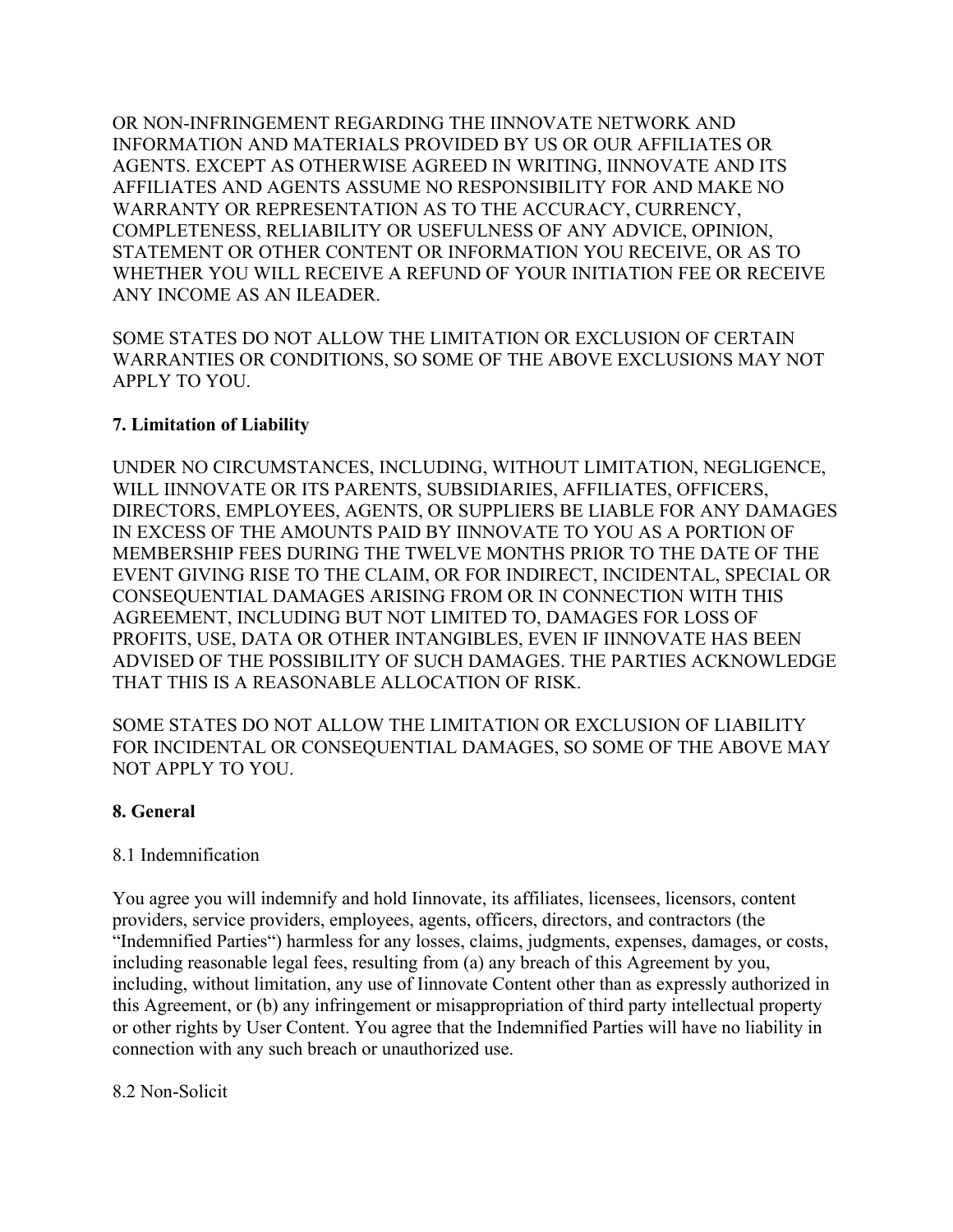During the term of this Agreement and for one year after the termination of this Agreement, you will not directly or indirectly, for yourself or any third party, solicit or encourage (a) any employee of Iinnovate or its affiliates to terminate employment with, or cease providing services to, Iinnovate or its affiliates, or (b) any iLeader or Member to terminate their relationship with Iinnovate.

## 8.3 Eligibility to Work and Relationship of Parties

The parties intend that you be an independent contractor, and not an Iinnovate employee. Because you are not an employee of Iinnovate, you are not entitled to any of the benefits that may be provided by Iinnovate to its employees, including, but not limited to, fringe benefits, worker's compensation, health and unemployment insurance, or any other employee benefit. Iinnovate will not pay federal or state withholding taxes in connection with amounts paid to you. You agree to report and pay all applicable taxes. You represent and warrant that entering into this Agreement and performing your responsibilities as an iLeader will not violate your obligations to or contract with any employer or third person.

## 8.4 Applicable Law

These terms will be governed by and construed in accordance with the laws of the State of Washington, and the federal laws of the United States of America, without giving effect to its conflict of laws provisions. You agree to submit to the personal and exclusive jurisdiction of the state or federal courts located within King County, the State of Washington.

## 8.5 Assignment

We may assign our rights and obligations under this Agreement to an affiliate, to an entity that acquires all or substantially all of the assets of Iinnovate, or to any affiliate or successor in a merger or acquisition involving Iinnovate. You may not assign this Agreement without our prior written consent.

#### 8.6 Force Majeure

Iinnovate and its affiliates and agents will not be liable or deemed to be in default for any delay or failure in performance or interruption resulting directly or indirectly from any cause or circumstance beyond its or their reasonable control, including but not limited to failure of electronic equipment or internet, viruses, unauthorized access, theft, severe weather, earthquakes, fire, flood or other natural disasters, strikes or other labor problems, wars, civil unrest, acts of terrorism or governmental restrictions.

#### 8.7 Other

The Agreement constitutes the entire agreement between you and Iinnovate governing your services as an iLeader. In the event of a conflict between these terms and the Terms of Use, these terms will control. Should any provision in these terms be found invalid or unenforceable for any reason, then that provision will be deemed severable from these terms and will not affect the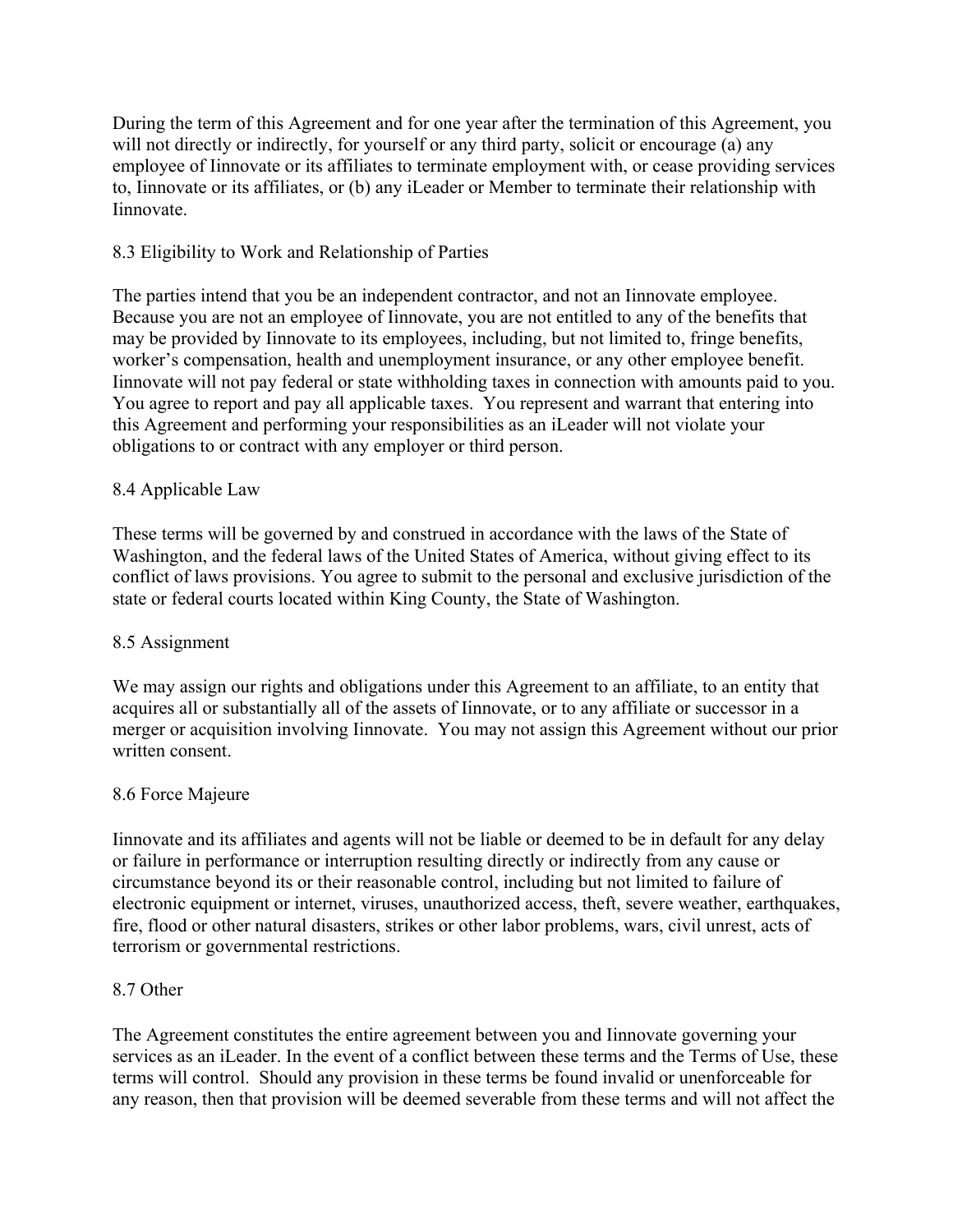validity or enforceability of the remaining provisions. You agree that any claim arising out of or related to these terms or your use of the Site must be filed within one year after it arose or be permanently barred.

#### 8.8 Changes to these Terms

Iinnovate may, in its discretion, modify or update these terms at any time. Any changes to these terms will be effective upon the publication of revised terms to the iLeader portal. If you use the Site or participate in any iLeader activities after we have published or notified you of the changes, you are agreeing to be bound by those changes. If you do not agree to be bound by those changes, you must notify us immediately and we will work with you to resolve the matter.

#### 8.9 Questions

Please direct any questions regarding these terms to inquiry $\omega$ Iinnovatenetwork.com and put "iLeader Terms Inquiry" into the subject line of your email.